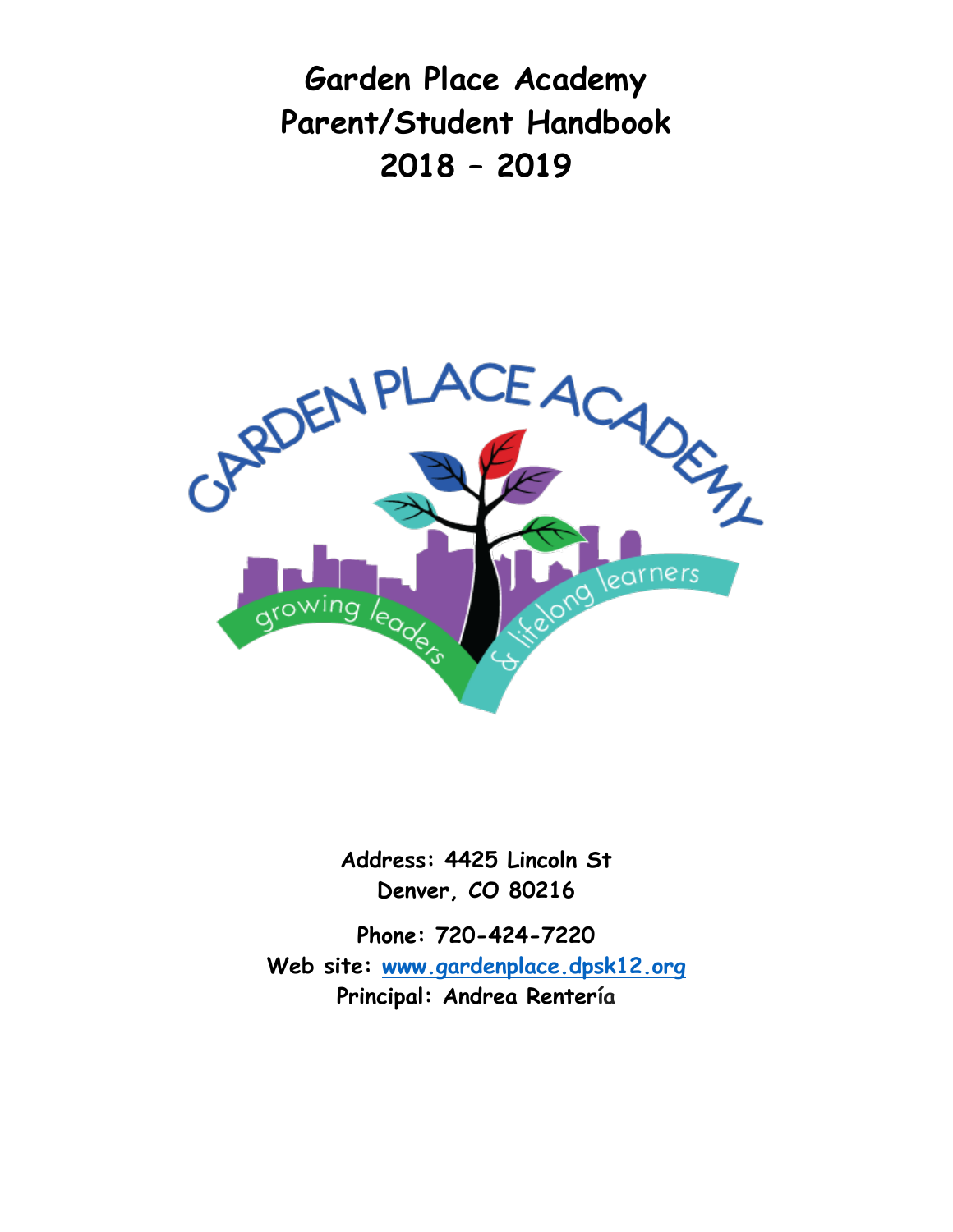# **Garden Place Academy Denver Public Schools A Traditional and Montessori School Parent/Student Handbook 2018-19**

**General Information School Hours: 8:05am-3:30pm Thursdays- 8:05am-1:00pm ECE 3 Half Day Traditional- AM English Instruction 8:05am-11:00am Thursday 10:30 dismissal ECE 3 Half Day Traditional- PM Spanish Instruction 12:30pm-3:30 pm Thursday 10:30 arrival ECE 3 Half Day Montessori- AM 8:05am-11:00pm Office Hours: 8:00am-4:00pm Attendance Line: 720-424-7250**

**Introduction:** Welcome to Garden Place Academy. This handbook will hopefully answer any questions you might have about our school. After you have read it, please let us know if you have additional questions or concerns. The policies and procedures described in this handbook support the vision of our school and are designed to build our TIGER values of Teamwork, Integrity, Grit, Enthusiasm, and Respect among members of our community. We believe these common expectations of conduct, academic responsibility and communication will help us create a healthy academic and social community.

#### **Leadership Team:**

Andrea Renteria, Principal: [andrea\\_renteria@dpsk12.org](mailto:andrea_renteria@dpsk12.org) Matthew Johnson, Assistant Principal: [matthew\\_johnson2@dpsk12.org](mailto:matthew_johnson2@dpsk12.org) Paula Banuelos, Montessori Coordinador: [paula\\_banuelos@dpsk12.org](mailto:paula_banuelos@dpsk12.org)

# **OUR VISION**

**Garden Place Academy grows leaders and lifelong learners.**

#### **OUR CORE VALUES**

**Teamwork:** We work together to reach our goals. We know that when we are united we are strong and can accomplish anything**.** 

**Integrity**: We tell the truth, we keep our promises, and we do what's right.

**Grit**: We have the desire to be our best selves. With courage and self-determination we can turn any challenge into an opportunity.

**Enthusiasm**: We celebrate each other's strengths and our differences. With passion, we take joy in our learning and pride in our work.

**Respect**: We treat others the way we want to be treated. We are safe and kind to ourselves, our community and our environment.

#### **OUR MASCOT**

Tiger

# **OUR SCHOOL COLORS**

Turquoise, Blue, Red, Purple, and Green

# **LEGAL DOCUMENTS**

It is important that we have appropriate information to contact all parents in case of an emergency. Please make sure that the information requested on the registration form is kept current. Please make sure that the office has any court documents (Custody, restraining orders, etc.) and current emergency information on file, this is important. If any changes to your address, your phone number, or guardianship occur at any time of the year,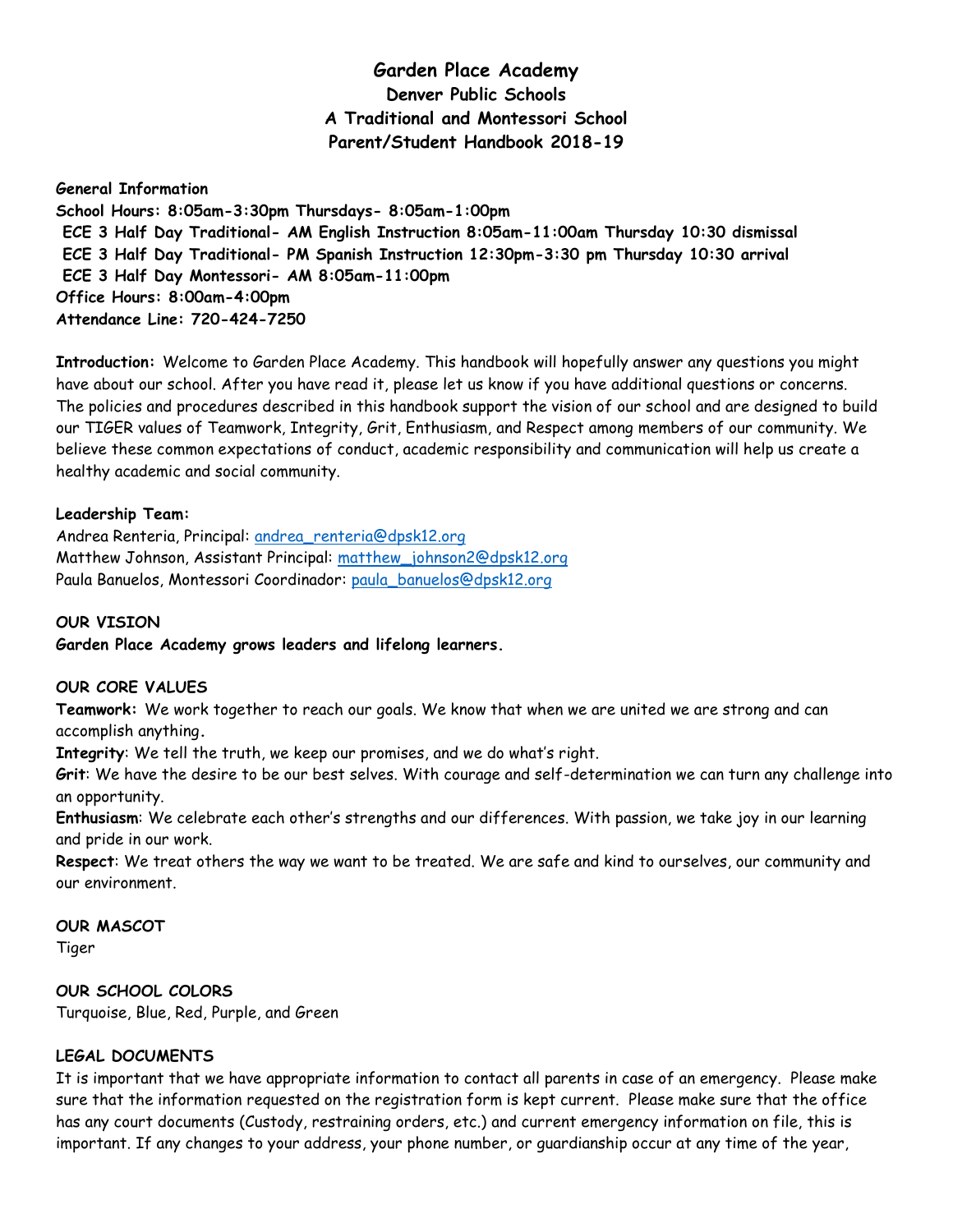please contact the front office with any and all changes. Please make sure to sign up for texts, phone calls, and provide an email address. We also encourage you to sign up for Parent Portal.

### **SCHOOL ATTENDANCE POLICY**

Daily attendance and being punctual are essential to success in school. School starts at 8:05 am. The tardy bell rings at **8:15** a.m. Students will be considered tardy and should report to the office to receive a pass to enter class. To help us protect our children, please call 720-424-7250 to inform us each day a child is absent. After 2 consecutive absences we need medical documentation to excuse any more absences. The automated phone system contacts parents of absent students at 8:50 am if the absence has not been called in earlier. Please try to schedule Doctor/Dental appointments after school or on school vacation days. Students with 3 unexcused absences will receive a call from the teacher. Students with 5 unexcused or questionable absences, tardies and early dismissals will: 1) receive a letter from psychologist/social worker. Students with 7 unexcused absences will receive a letter to meet with the psychologist/social worker to talk about student attendance. After 10 unexcused absences family may be referred to Denver District Juvenile Attendance Court. Please remember that a phone call does not excuse the absence it only gives the reason for absences. Make-up work will be provided upon the request of the student or parent. If you know your child is going to be absent in advance, please inform your child's teacher so that assignments may be given. A VACATION TAKEN DURING THE YEAR WILL BE CONSIDERED UNEXCUSED and a meeting with an administrator will be required for trips over 3 days.

# **EARLY RELEASE DAY— Every Thursday at 1:00pm**

To help provide more accessibility for our parents and students and to help provide more time for teacher planning, collaboration and professional development, we are building in time each week for staff professional learning. **Every Thursday, students will be dismissed from school at 1:00 p.m.** 

Transportation will be provided to our bus students at 1:00 pm on Thursdays and our after-school programs will also begin at 1:00pm for those students who are registered for the programs.

Again, please mark your calendars:

# **Every Thursday during the 2018-2019 school year: students will be dismissed at 1:00pm and childcare accommodations must be made.**

# **ARRIVAL /DISMISSAL**

To ensure the safety of our students, please adhere to all parking signs and speed limits. Before and after school are particularly busy times and we ask that everyone drive with extreme caution. **All Success Express Shuttle Buses pick up students on the West side of the playground in 15 minute intervals. ALL cars need to refrain from parking in the bus lanes, so that all children are safe and can arrive home at their scheduled time.**  Students will only be permitted to cross the street in designated crosswalks and we ask that all parents park their cars, pick up your child, then walk back to your parked car. Students will not be permitted to enter cars that are parked in the middle of the street. **The Denver Police as well as DPS Security often patrol the area and may issue a ticket for any illegal action.** 

Upon arrival, students should report to the blacktop area on the playground. If weather does not permit outside activity, students will report directly to the auditorium. Students and parents will not be allowed inside the building before school begins. **At the 8:05 bell, all K-5 students will walk quietly and respectfully into the school building and meet their classroom teacher at the classroom door.** Students should arrive at school no earlier than 7:45 am. ADULT SUPERVISION IS NOT PROVIDED before 7:45a.m. or after 3:45. All children are expected to report home immediately after dismissal from school. The office personnel will contact parents by phone if a child is kept more than fifteen minutes after school**.** If a student is not picked up by 4:00 pm and we can't contact parents, the authorities will be notified.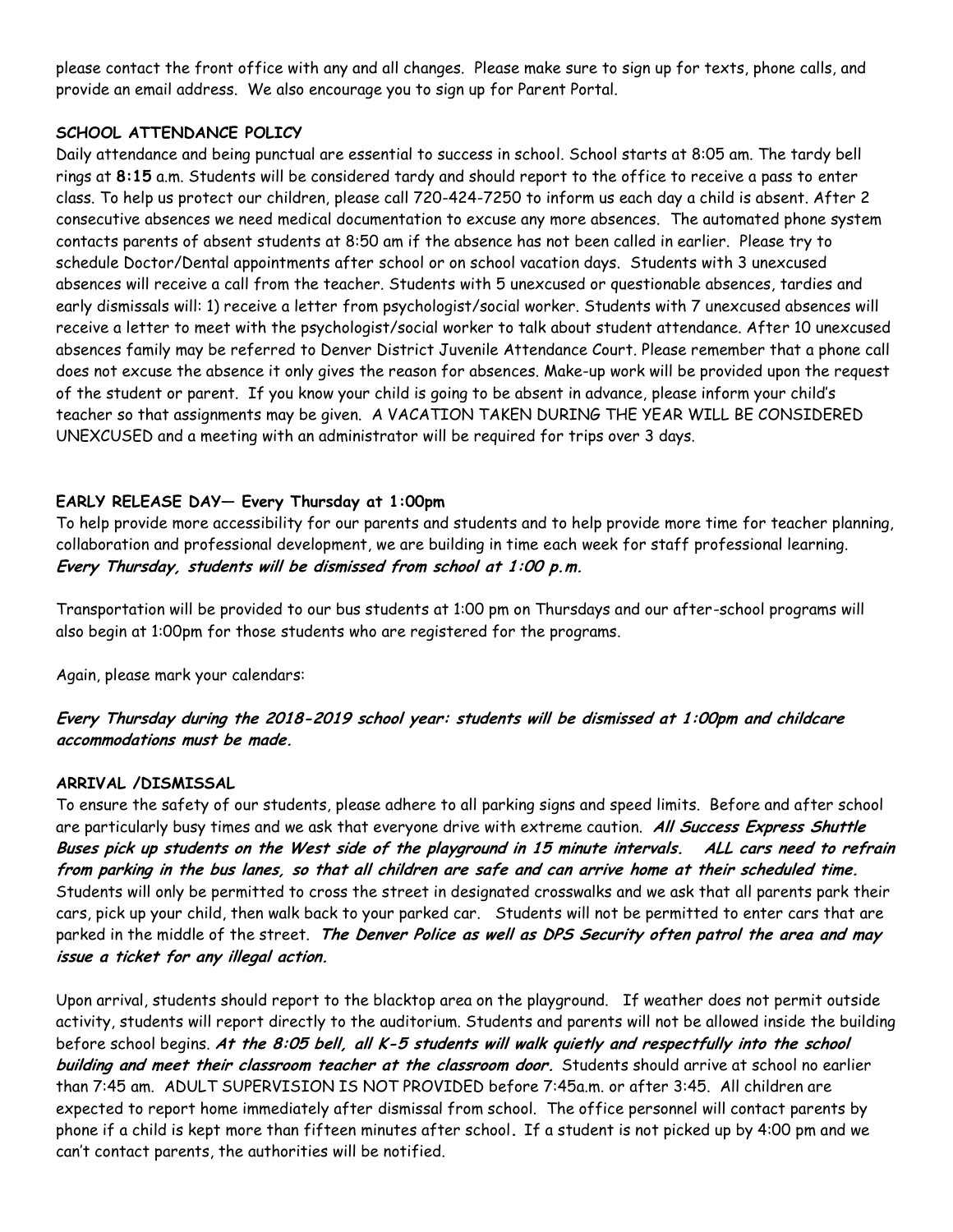**Kindergarten Arrival and Dismissal:** Kindergarten teachers will adhere to the arrival and dismissal procedures of all other grade levels. In the event of a late arrival or an early release, parents are required to bring their child to the front office and/or check out the child for proper release or tardy slips and then access the classrooms from inside of the building. **Please do not use the fire exits or back doors to access the building. Teachers or staff will not be able to open any exterior doors other than the front entrance to the school.**

**ECE Arrival and Dismissal: Parents with children in ECE will need to sign their child in/out of the classroom at the 8:05 bell or at 3:30 dismissal time**

#### **DISMISSAL DURING THE SCHOOL DAY**

When you wish to have your child leave school before the end of the day, all parents/guardians are required to come in person to the office and sign your child out of school. Teachers will not release a pupil without office authorization: a call or a pink slip from the office staff. No child will be sent home unless the contact person listed on the emergency card has come to the office and signed the pupil out. Please keep the emergency card updated by calling the office with changes. **To prevent the loss of important instructional time, we ask that you do not call ahead to have children pulled out of class prior to your arrival. We will call or sign out your child when you arrive.**

#### **PLAYGROUND**

The playground is supervised daily from 7:45 a.m. to 8:05 a.m., during lunch and recess and at dismissal from 3:30- 3:45. Please do not send children to school prior to 7:45am. To provide a safe environment, children should know the areas in which they are to play. We direct children to leave school directly at 3:30 p.m. on every day of the week except for Thursdays when students are released early from school at 1pm. There is no supervision on the playground after 3:45 on Monday, Tuesday, Wednesdays and Fridays and after 1:15 on Thursdays unless your child is enrolled in an after-school program. **If your child is not picked up on the playground by 3:45 or by 1:15 on Thursdays, you will need to walk into the building and sign your child out in the office. Children will not be released to any person other than their legal guardian.** 

#### **BREAKFAST IS NO LONGER SERVED IN THE CLASSROOM:**

Breakfast will now be served each morning in the cafeteria from 7:45 am – 8:05 am. Breakfast will no longer be served in the classroom in the mornings.

#### **DISCIPLINE (District and School Policy)**

A school environment that is safe, conducive to the learning process, and free from unnecessary disruption is essential to achieving the district's mission and is the joint responsibility of students, staff, parents, and the community. Denver Public Schools seeks to achieve self-discipline on the part of every student by communicating student conduct rules, teaching and reinforcing appropriate behavior, and holding students accountable for their actions. Prevention is emphasized and problems addressed immediately. A positive school climate is a necessary component of an effective disciplinary program. Students violating any policies, rules, or behavior prohibitions will be subject to appropriate disciplinary action, including suspension and expulsion, as well as referral to the proper law enforcement authority. **Behaviors subject to disciplinary action include those occurring during school or during extracurricular activities; in classrooms; in school buildings; on school grounds; in school vehicles; or in the community when such behavior is detrimental to the school environment, the welfare or safety of other students or school personnel.** Discipline procedures will afford due process, be consistently and equally applied, and help to create an atmosphere conducive to learning in each school and classroom. **Policy JK- Student Discipline**

#### **INTERNET AND SOCIAL MEDIA**

The internet is a vital tool for education and DPS Internet access in all schools. Internet use requires students and staff to follow certain rules. For example, Internet access for illegal, obscene or and inappropriate means is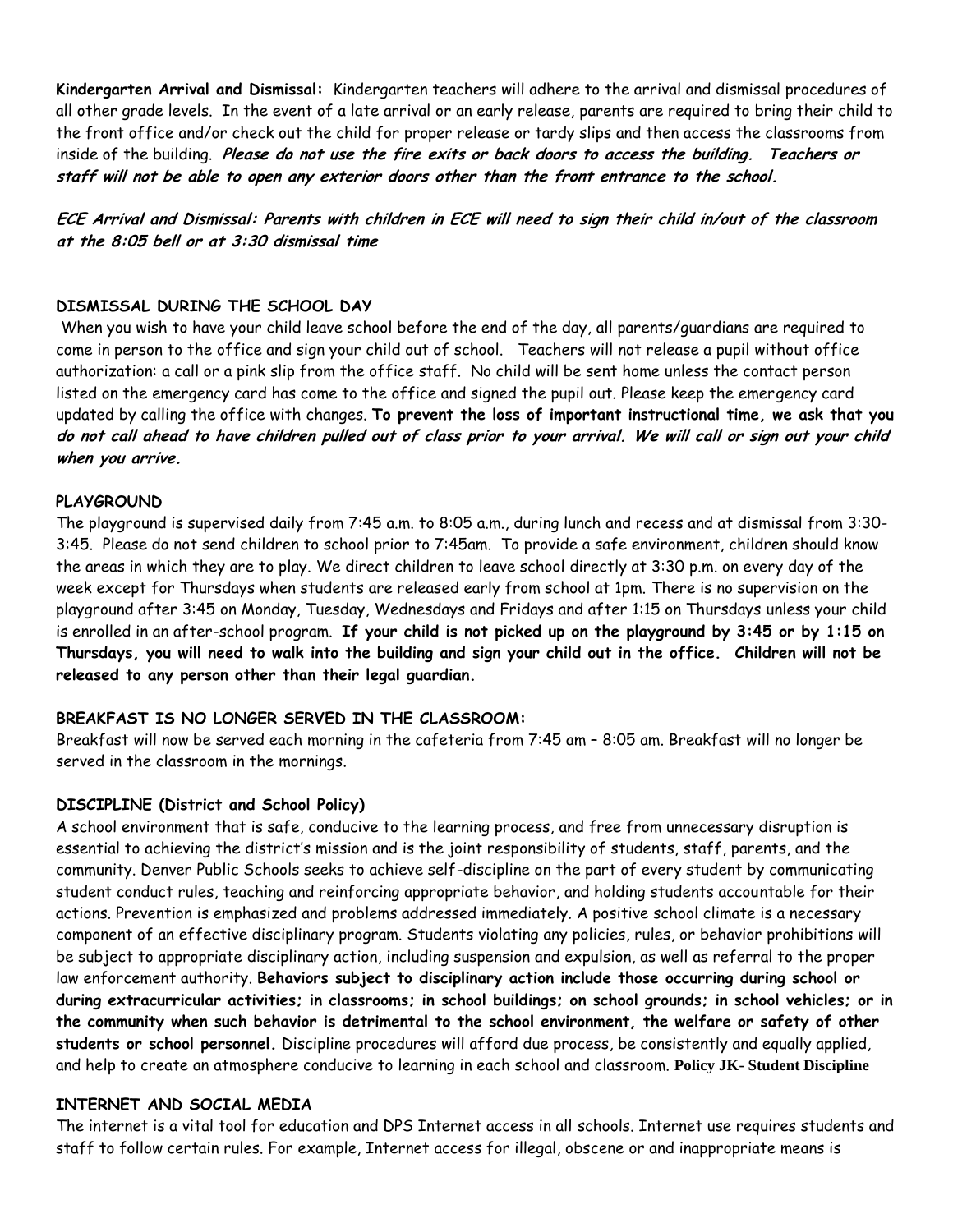prohibited. DPS filters Internet content to avoid illegal, obscene or inappropriate material. All Internet content visited can be investigated by DPS and can't be considered private. Students who violate the Internet use policy can lose their Internet privileges and can face disciplinary action. Social Media, like Facebook, Google+ and Twitter, have important educational uses and can be powerful tools of communication. If students and teachers are aware of these challenges and they act professionally with these tools, these sites can be and should be used in schools. Student who violate this policy can lose their access to social media sites and can face disciplinary action.

### **Shuttle for Success Code of Conduct (Bus Behavior and Expectations)**

All parents who wish to have their son/daughter ride the bus, must fill out an "Intent to Ride" form at registration or in the front office. Students will receive a bus pass that they will be responsible for on a daily basis. Returning bus students will need to use the bus pass that was issued to them last year. Please bring your child to the bus stop ten minutes before the scheduled pick up time for the first few days of school. Students who are signed up to ride the bus are encouraged to take the bus on the first few days of school to establish a routine. Riding the school bus is a privilege and cooperative behavior is expected at all times for the safety of all students. We would appreciate your support in reminding your child that they are to remain seated at all times, keep the aisles clear, avoid shouting and listen to and respect their bus driver and other students. The safety of our children is a top priority and the school and district Code of Conduct applies both in school and on the bus.

#### **HOMEWORK POLICY**

Homework provides an opportunity to develop good study habits; learn to use time wisely; reinforce skills and concepts; develop personal responsibility, and to use community resources. Parents can support their child with their homework by reinforcing the importance of completing assignments as well as providing a quiet, comfortable place to work. **All students will receive homework and will be required to complete homework on a daily basis.** Please contact your child's teacher if you have any questions. **If a student does not complete their homework, they will be required to attend Homework Club during recess the following day.** 

#### **THURSDAY FOLDERS**

Every Thursday, packets of important school and community information will be posted on our website, here is the direct link [http://gardenplace.dpsk12.org/category/thursday-folders-2018-2019/.](http://gardenplace.dpsk12.org/category/thursday-folders-2018-2019/) Please let the office know if you have any questions.

# **DRESS CODE: See School Uniform Policy**

Here at Garden Place, as in life, appearance counts and first impressions do matter. Students are reminded that a part of professional training is learning to present oneself well. Please read the detailed uniform policy. **All students will be required to wear the uniform on a daily basis—no exceptions. To instill good organizational skills and work habits, all students will be required to bring a standard-sized backpack, their homework folder, completed homework and wear the proper uniform every day.**

#### **UNIFORM POLICY**

Garden Place Academy has a mandatory uniform policy and all students must arrive to school in uniform every day. We ask all parents to please support us on this uniform issue and ensure that your son/daughter/grandchild is appropriately dressed for school. We believe firmly that if our students are smartly dressed for school in a uniform consistent with school policy, they will be prepared for work in the classroom. Please review this policy with your child and then return the signed portion to the front office staff during registration. Thank you for your cooperation.

**Dress Code: OLD MAROON OR GRAY UNIFORMS WILL NO LONGER BE ACCEPTED**

- **Navy Blue, Black, or Khaki slacks or jeans , shorts, skirts, capris, or jumpers**
	- o **Shorts and Skirts must be no shorter than 2" above knee**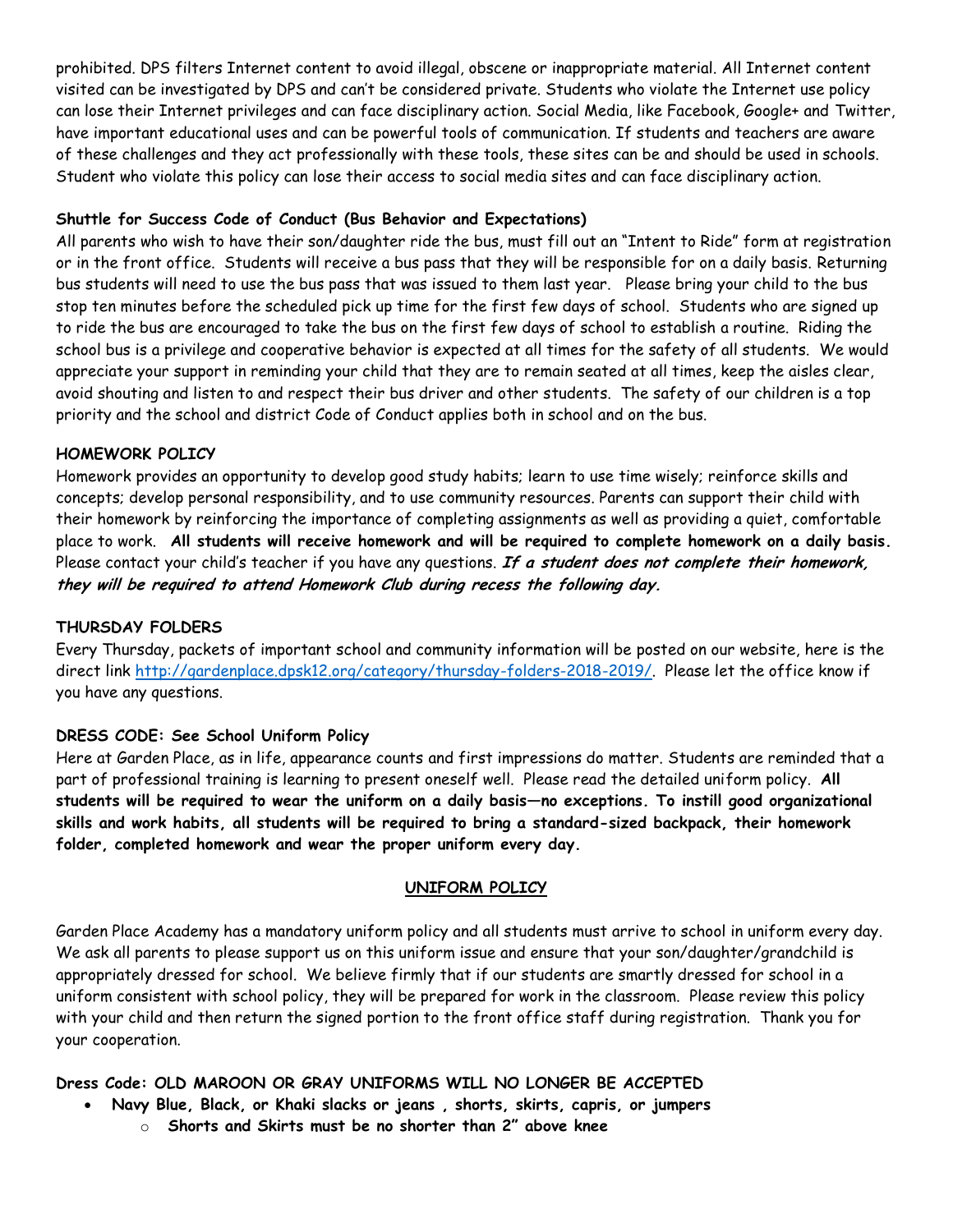- o **Polo shirt in designated school colors: red, green, blue, purple, or turquoise (Shirts with school emblem will be sold at school.)**
- **Close-toed shoes (any color tennis shoe or dress shoe)**
- **Only Garden Place Hoodies can be worn with the school uniform (hoodies: \$20)—**
- **School Spirit Shirts (TIGER t-shirts in new school colors only) can be worn on Fridays with navy blue and khaki bottoms.**
- **No Coats, Jackets, Hooded Sweatshirts (other than Garden Place Hoodies), Caps or Hats are to be worn inside of the school.**
- **Jewelry: No visible nose, lip or eyebrow piercings will be allowed. Also, no large spiked or gauged earring studs allowed.**
- **Only hooded Garden Place sweatshirts allowed inside building. Students will not be able to wear hoods inside.**

### **PARENT VISITS AND PARENT CONFERENCES**

Parents are welcome to visit at any time. Please sign in at the office before visiting classrooms. **Please remember that your child's teacher is not available for questions during this visit and we ask that you not interrupt the teaching and learning process. If you wish to confer with a teacher, a message will be given to the teacher to contact you for a convenient time or the parent/guardian can call or email the teacher to set up a more appropriate time to meet. We want to be able to give you our undivided attention and during the school day our primary focus is the safety and learning of all of our students. Parent conferences will be scheduled during the fall and spring. We always encourage parent volunteers. If you are interested in volunteering in your child's classroom, please schedule available times with the classroom teacher.**

#### **PRESCRIBED MEDICATION ONLY**

If possible, all medication should be given at home. Prescribed medication can be given to a pupil at school only with parent and Doctor Permission. If the child must receive medication during school hours, the following procedure must be followed: a DPS permission form with physician's name, dosage and time to be given must be signed by a parent and by the physician as well. This DPS form can be obtained in the main office. All medicine must be distributed from the health office. No employee of Denver Public School shall prescribe or give an unauthorized medication to a pupil. **It is an approved procedure in the school for an employee to confiscate pills, tablets or a bottle of medicine from a child until circumstances are known. Cough drops, aspirin or ibuprofen are also considered medications. No child is allowed to keep medications on their person, in their backpacks or lockers during the day. All medication is required to be turned into the school nurse and the above requirements need to be followed.** 

#### **MONEY / VALUABLES/TOYS**

Willfully damaging or destroying school property may be a cause for suspension or possible expulsion. If a student accidentally causes damage, they should immediately report it to their teacher so that it is not misconstrued as vandalism. Children should NOT bring large sums of money or valuable articles to school. Spinners, radios, skateboards, calculators and marbles are a few examples. **Toys of any type will not be allowed at school.** Our primary purpose is to educate each child. Toys detract from learning and will be confiscated until retrieved by the child's parent or guardian at the end of the school year. Cell phones are discouraged, but if necessary, must be turned into the office daily and then picked up after school. **If this process is not followed they will taken away and the parent will need to pick up the phone in the main office.**

#### **LOST AND FOUND**

The area for lost and found items is in the hallway outside the lunchroom. Small items are held inside the office. Children may check the lost and found during the school day on the way to lunch. It is very important and helpful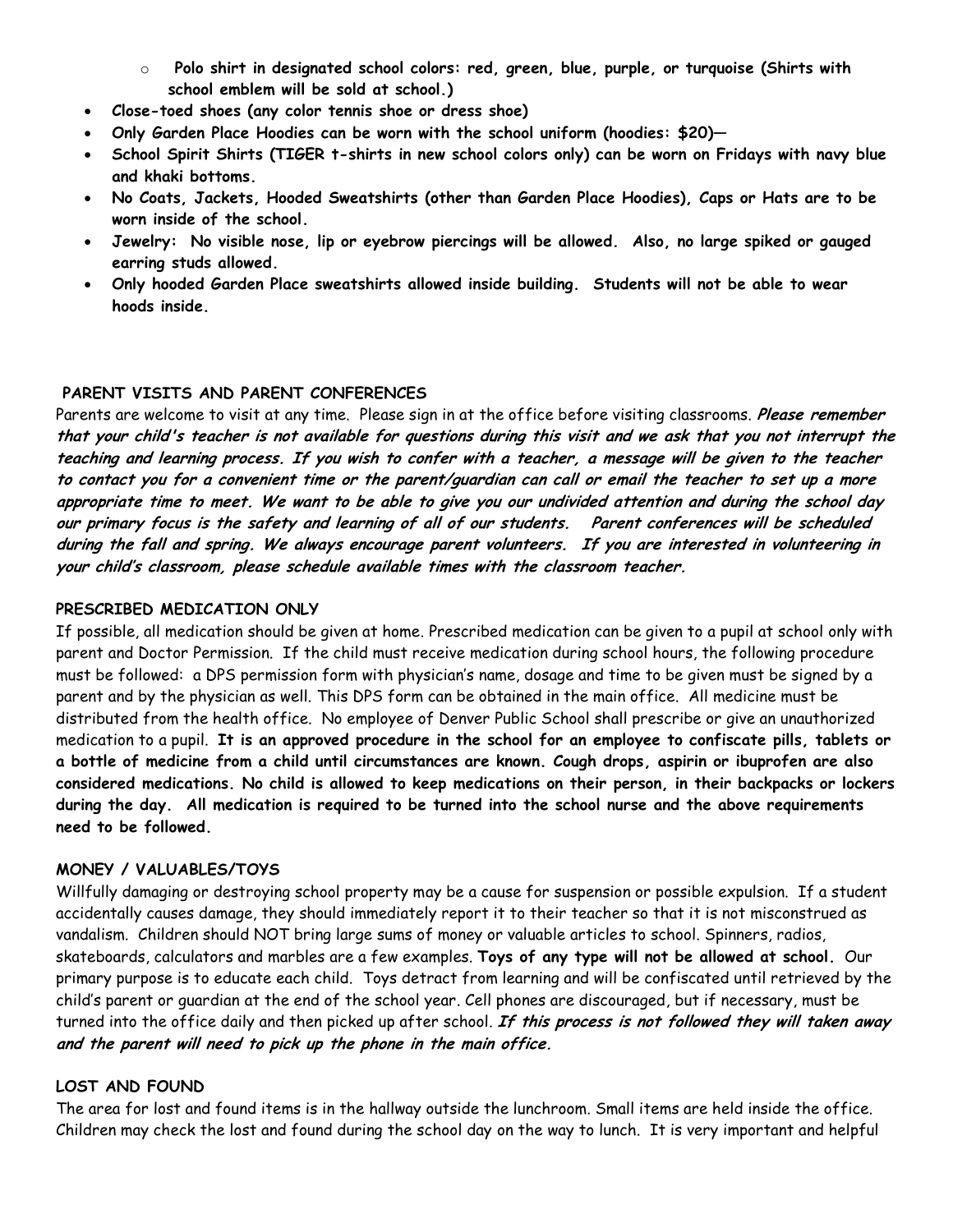to have all your child's personal items marked with his/her name. Items properly marked facilitate quicker return and assist in validating ownership. Garden Place Academy will not be responsible for any lost items.

# **STORMY DAYS**

When the weather conditions prevent children from being outside, they will be permitted to enter the Auditorium at regular supervision beginning 7:45 a.m. School closings are announced on radio, DPS website (www.dpsk12.org) and TV.

# **PHONE CALLS**

Except in extreme emergencies will messages be taken to teachers, (**daily/weekly calls about transportation changes are not considered emergencies and should be taken care of before school)**. Students will not be called to the phone. Phone calls to the teachers will be put into their voice mail. Phone calls to the classroom disrupt learning. Only before 8:05 a.m. and after 3:30 p.m. the office staff will transfer a call to the classroom.

# **HEALTHY SCHOOL LUNCHES and SNACKS**

Here at Garden Place, we feel that health and nutrition play an important role in a child's well- being and makes a significant impact on his/her ability to do their best thinking and learning. For lunches and snacks, we are asking parents to only send snack-sized bags of chips, pint-sized juices and sodas, and other healthy foods. **Family size bags of candy and chips and cans of soda/pop, or instant cup-a-noodles will not be allowed at lunchtime and/or on school grounds during school hours.** For classroom celebrations, please consider sending stickers, erasers or pencils instead of sweets and unhealthy snacks. Thank you!

# **EXCURSIONS**

Students and parents sign a general excursion permission form when they register. This form covers excursions within the metropolitan area that are a part of the school program. A student may be denied permission to attend an excursion if their performance in class is not satisfactory. Teachers will notify parents in advance when an excursion is planned. Students are expected to follow all school rules and regulations while on the excursion. Overnight excursions must be approved by the Principal and the Assistant Principal and will require completed district extended excursion forms including a notarized medical release before a student may participate in trips of this nature.

# **CSC MEETINGS**

CSC meetings will be held the thirds Monday of every month at 4:00 pm in the conference room. If you are interested in joining the committee, please let the office know.

# **CONTACT THE SCHOOL**

If you have any concern or are in need of clarification or additional information, please call the school office at 720-424-7220. We encourage you to communicate with us regularly.